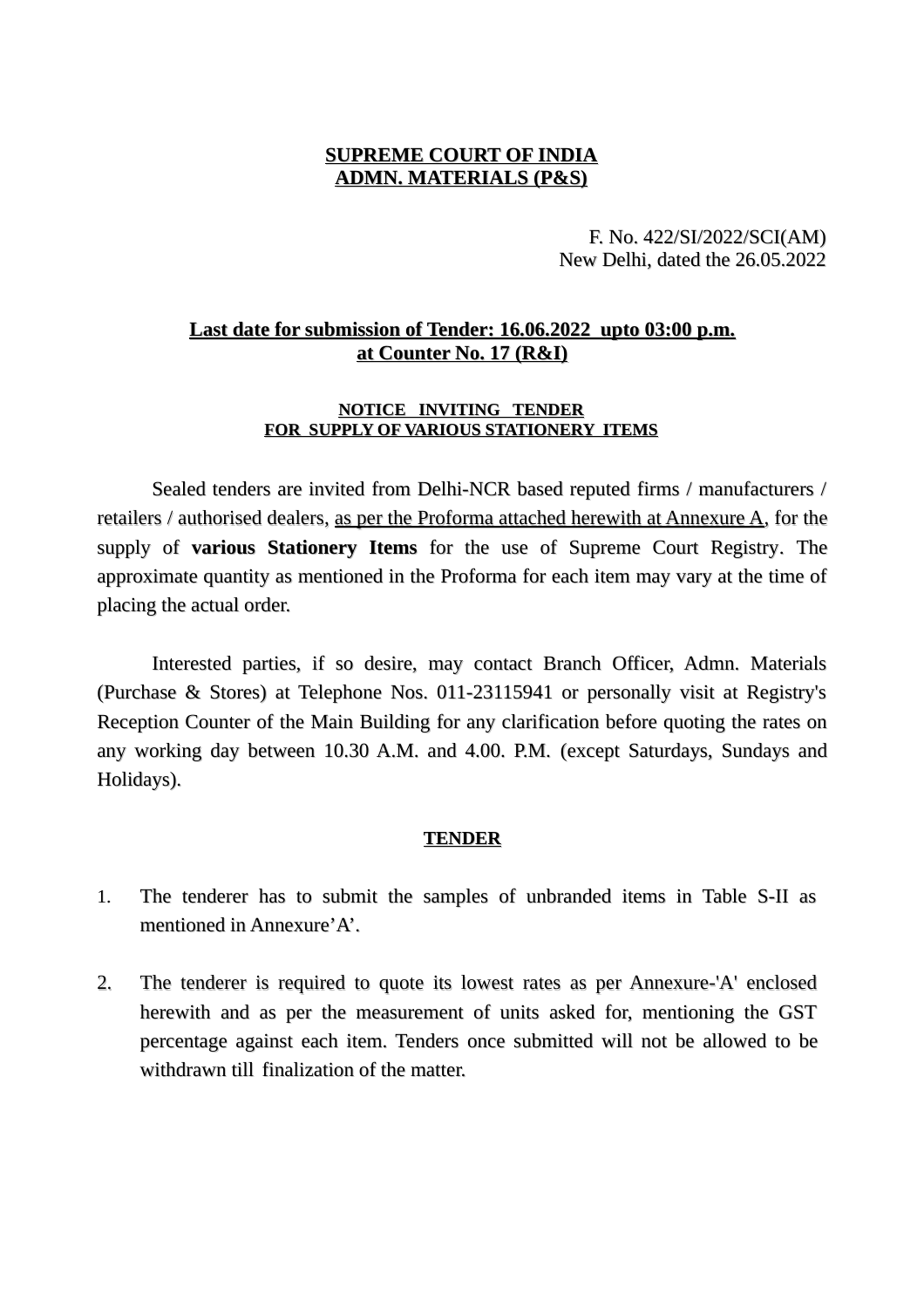- 3. The tender may be sent in three separate sealed envelopes superscribing (**a) Earnest Money for Supply of various Stationery Items, (b) Samples of unbranded items and (c) Financial Bid for Supply of various Stationery Items,** by post sufficiently early so as to reach the Registry within date and time or may be delivered at the Counter No. 17 (R&I) personally.
- 4. The tenderers are expected to examine all the instructions, terms & conditions and specifications as mentioned in the tender documents. Failing to furnish all information required as per the tender document in any respect will be at the tenderer's risk and may result in rejection of the tender.
- 5. The tender must be received not later than the date & time specified for submitting the same. In case, the date of submitting the tender is declared as Holiday, then the next working day of the Registry will be treated as due date for submission of the Tender.

#### **TERMS AND CONDITIONS OF TENDER**

- 6. The rates should be valid for a minimum period of 90 days from the date of opening of tenders. The tenderer shall not be entitled during the said period of 90 days to revoke or cancel its tender or to vary the tender or any terms thereof.
- 7. The tenderers are required to quote their lowest rates for all the items or for individual items along with samples of star marked unbranded items, if they are quoting for the same, as per the enclosed Proforma marked as Annexure 'A' mentioning discount, if any, percentage of GST etc. Tenderer quoting lower rates item-wise will be evaluated and aggregate of all the items may not be considered.
- 8. The tenderers are required to send their tender along with **Demand Draft of Rs. 20,000/- (net) (Rupees Twenty Thousand only)** in favour of "The Registrar (Admn.), Supreme Court of India" payable at New Delhi as Earnest Money, by writing the name of the firm, telephone number of the firm on the reverse side of the Demand Draft. If the firm is exempted from depositing the EMD, a certificate to this effect has to be submitted along with the tender document. No interest will be payable on EMD. Empanelled dealers are not required to submit the EMD.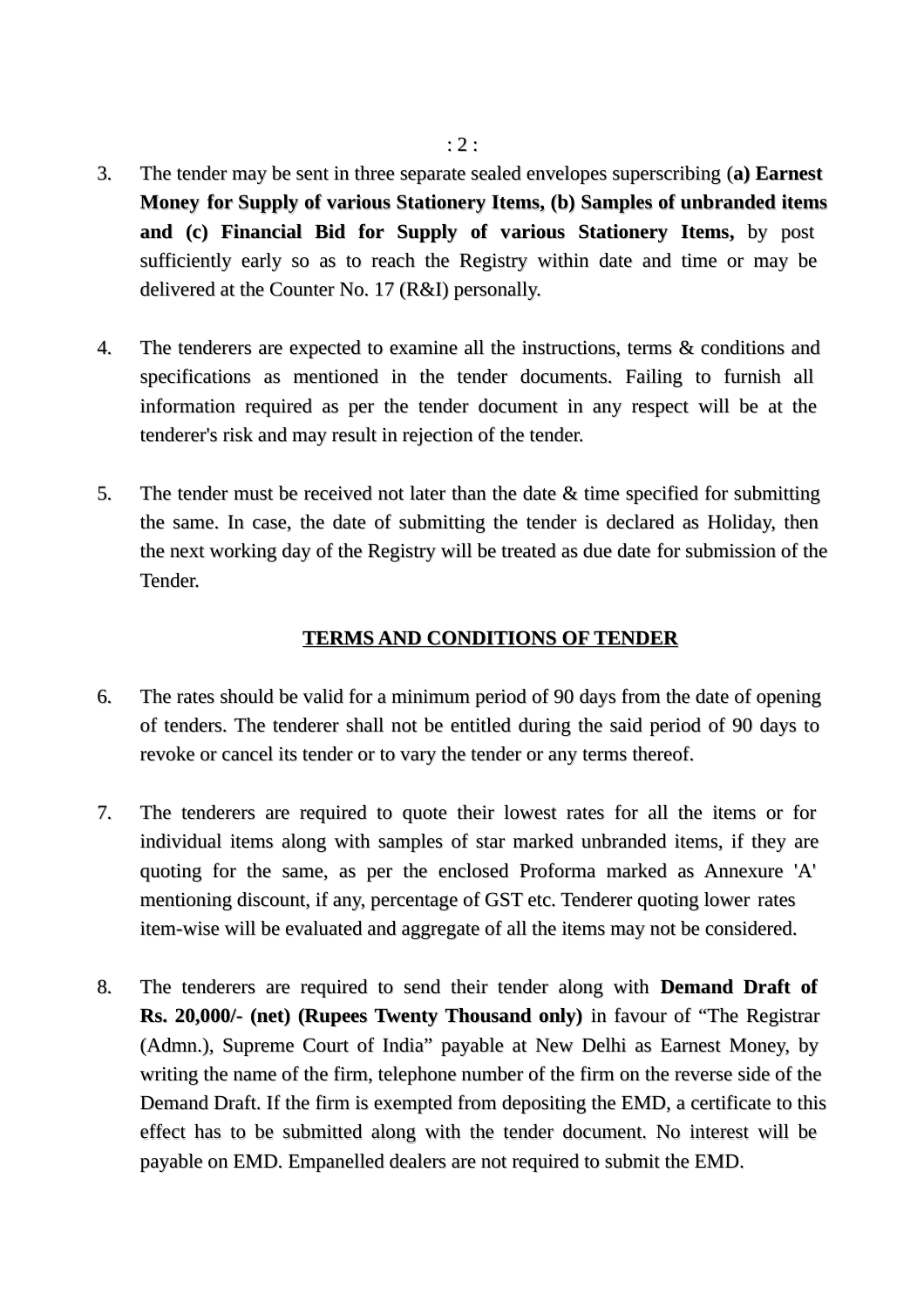- 9. Earnest Money Deposit of the unsuccessful tenderers would be returned by way of RTGS/ NEFT or cheque after the contract has been finally awarded to the successful tenderer. A copy of cancelled cheque is required to facilitate refund of EMD amount.
- 10. Hypothetical or conditional tenders will not be entertained. Tender once submitted shall not be allowed to be withdrawn or altered. If the tender is withdrawn or altered by the concerned party at any time after it is submitted, the tenderer may be debarred to participate in the tender process of the Supreme Court of India.
- 11. Tenderers are required to quote the rates only with respect to the brand (if any) of the items mentioned in the Proforma. Tenders for any other brand of items shall not be considered at all. No claim in this regard shall be entertained by the Registry and the decision of the Registry shall be final.
- 12. The Registry will deal with the tenderer directly and no middlemen/ agents/commission agents etc. should be asked by the tenderer to represent their cause and they will not be entertained by the Registry. The tender form is not transferable and the agency shall not be permitted to transfer their rights and obligations to any other person/ organization or otherwise.
- 13. The tenderer shall quote rates both in figures and in words with blue/black ball pen. In case of any discrepancy, the figures mentioned in words will be considered.
- 14. The Registry, in its discretion, reserves the right to reject or accept any or all the tenders, wholly or partly, without assigning any reason thereof.
- 15. In the first instance, envelopes containing samples will be opened and evaluated and financial bid of only those vendors will be opened, whose samples are found to be as per requirement after evaluation by the Registry. Decision of the Registry in this regard shall be final.
- 16. Over-writing, over-typing or erasing of the figures which render it doubtful or ambiguous are not allowed and shall render the tender invalid.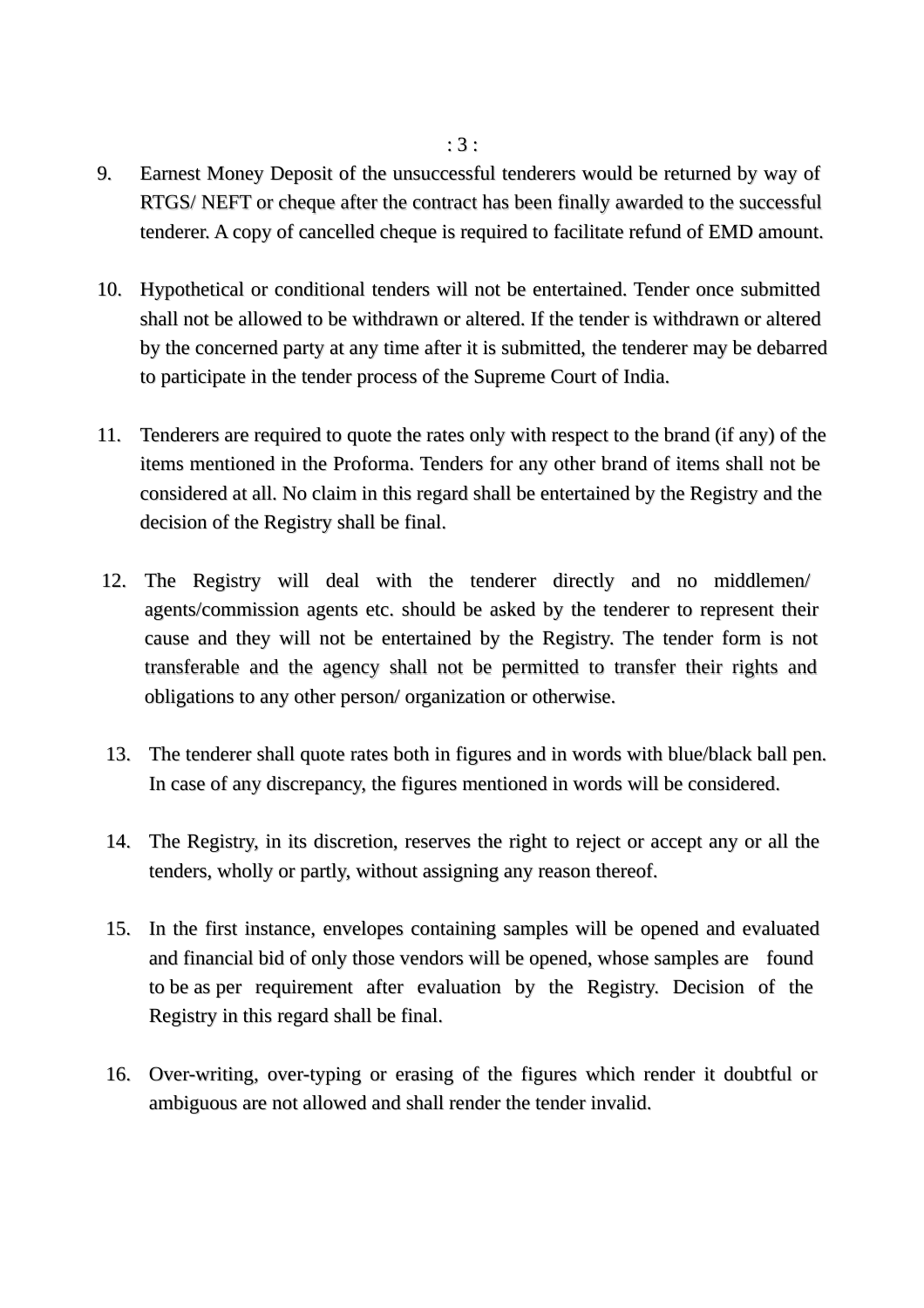: 4 :

- 17. All the pages of tender quotation including the documents submitted therein must be duly signed and stamped failing which the offer shall be liable for rejection.
- 18. The Registry is not bound to accept the rates submitted by the lowest tenderer.
- 19. The tenderer shall give an undertaking (as per Annexure 'B') that the Firm/ Partners/ Director/ Proprietor has not been blacklisted and its business dealings with Central/ State Government/ Public Sector Units/ Autonomous bodies have not been banned/ terminated on account of poor performance.
- 20. The Performance Security deposit shall stand forfeited in case of breach of any of the conditions mentioned herein and if the supply is found unsatisfactory.
- 21. Each tenderer has to certify that all the terms and conditions are acceptable to him/her.
- 22. The tenderer should submit proof of his/her domicile in Delhi-NCR along with address of the office.

# **TERMS AND CONDITIONS FOR SUCCESSFUL TENDERER**

- 23. The tenderer should specifically state whether rates are inclusive of GST (as applicable and if it is not, it will be deemed that rates are inclusive of GST).
- 24. The successful tenderer shall have to give Performance Security Deposit  $\omega$  3% of the total amount of the Purchase Order, by way of Demand Draft / Bank Guarantee drawn in favour of "The Registrar (Admn.), Supreme Court of India", within one week from the receipt of Purchase Order. The Bank Guarantee/Demand Draft will be released after 60 days from the date of final bill payment and after satisfactory supply of the items.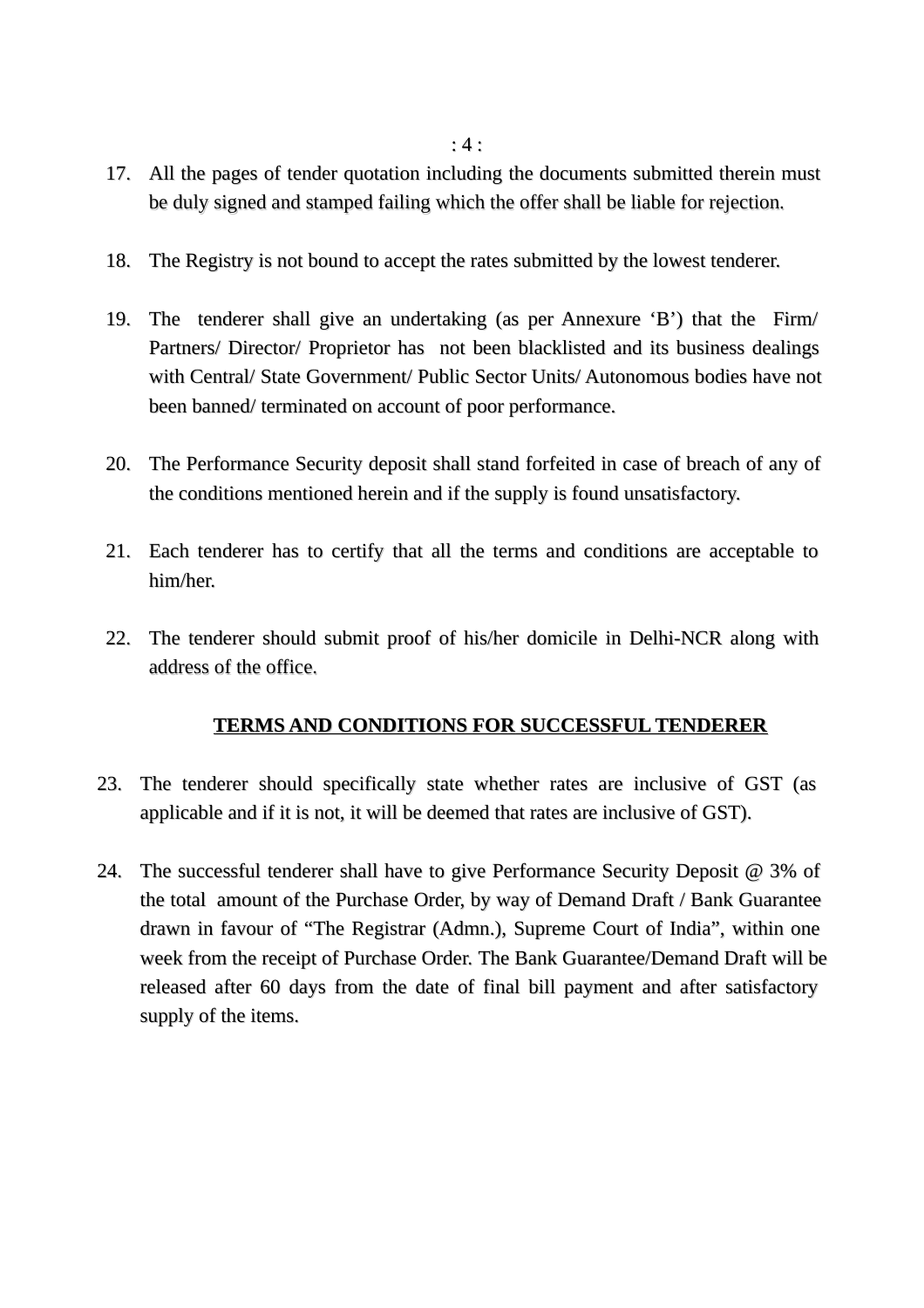- 25. The material supplied will be inspected by an Inspection Committee comprising of Senior Officers of the Registry and in case the final supply is not found in conformity with the approved specifications/ samples, the same will be liable to be rejected and entire supply will have to be replaced with the quality exactly commensurate with the approved specifications/samples at the cost of the tenderer. The decision of the Committee in this regard shall be final.
- 26. The time is the essence of the tender. The supply of the items as per the required specifications shall be required to be made **within 30 days** in the Registry (F.O.R.Destination) on receipt of Purchase Order; otherwise the Security Deposit may be forfeited along with any other action as may be deemed appropriate by the Registry. Non-availability of raw material shall not be accepted as a ground for delay in supply and shall equally be penalised.
- 27. The payment will be made only after full supply is received and accepted as per approved samples/specifications. No part payment or advance payment will be made.
- 28. The successful tenderer will have to abide by the terms and conditions as may be fixed from time to time by the Registry.
- 29. Rates quoted shall include costs of commuting, delivery and no separate traveling/ delivery charges shall be admissible.

#### **PENALTIES**

- 30. If delivery is not made within the specified date and time and the Registry is required to make purchase from other dealer(s), the tenderer will be liable to make good the loss in case of higher payments as compared to approved rates and the difference will be deducted from the performance security deposited by the tenderer. The Registry reserves the right to recover loss upto the amount of Performance Security in case the quality is low or in case of deficiency of service.
- 31. Irrespective of the fact as to whether or not the Registry makes purchases from outside, the Registry may impose penalty upto 1% per week subject to maximum penalty of 10% of the total cost for delayed delivery.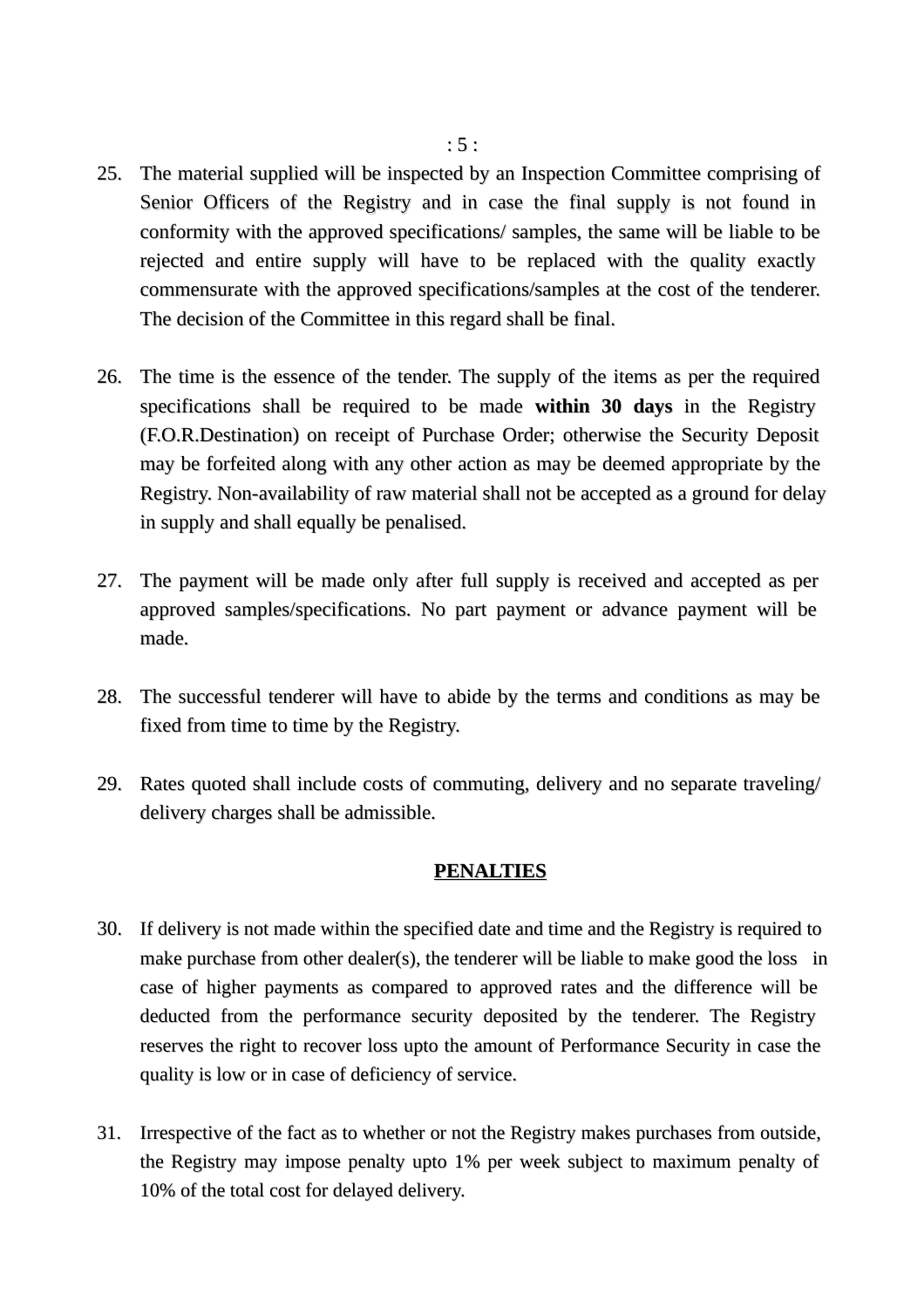32. The Earnest Money / Performance Security deposit shall stand forfeited in case of breach of any of the conditions mentioned herein and if the supply of the items is found unsatisfactory.

#### **INVITATION OF TENDER**

Interested parties may send their sealed tender in **three separate sealed envelopes** containing (i) **Earnest Money** for Supply of various Stationery Items, (ii) Samples of unbranded Items in Table S-II as mentioned in the Annexure'A' and (iii) Financial Bid for Supply of various Stationery Items addressed by name to the undersigned, or may be handed over personally to Registry's Reception Counter No. 17 **(R&I)** on or before **16.06.2021** at 3:00 P.M. **which will be opened the next day, i.e., 17.06.2021 at 10:30 a.m.** by a Committee of Officers constituted for the purpose before the tenderers or their authorized representative(s) who may wish to remain present. **The tenders received after due date and time and/or without Earnest Money and/or without Samples, will not be entertained.** In the first instance, envelopes containing Earnest Money will be opened, thereafter, envelopes containing samples will be opened. If samples are found to be as per requirement, only then the envelopes containing financial bid will be opened.

 Sd/- (Anil Kumar Sharma) Additional Registrar (AM)

**Encls**.: **Annexures 'A' and 'B'**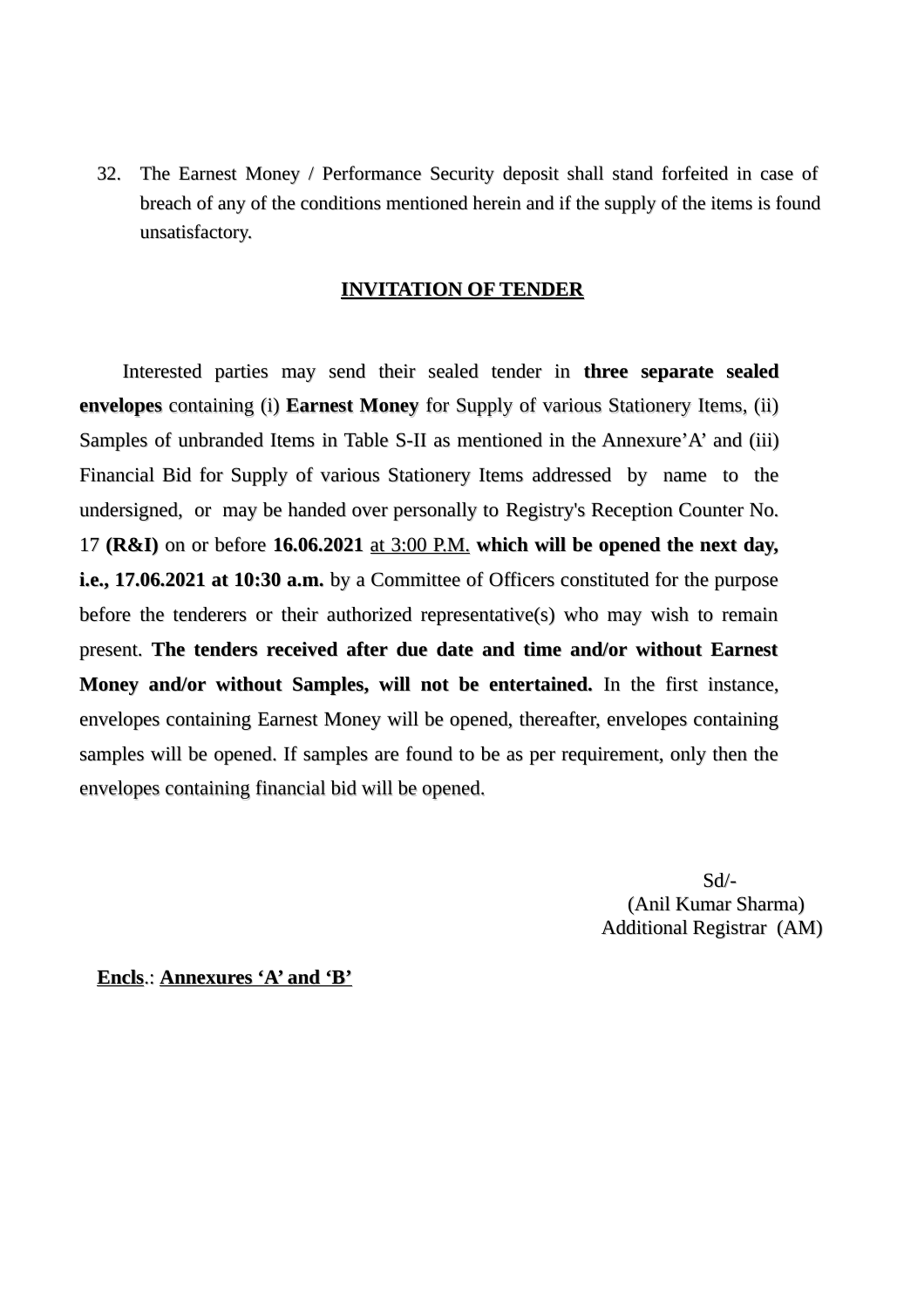### **Annexure 'A'**

### **SUPREME COURT OF INDIA ADMN. MATERIALS (P&S)**

#### F. No. 422/SI/2022/SCI(AM) New Delhi, dated the 26.05.2022

Last date for Submission of Tender is 16.06.2021 upto 03:00 PM

## **PROFORMA TO BE FILLED BY THE TENDERER WITH REFERENCE TO NOTICE INVITING TENDER FOR SUPPLY OF VARIOUS STATIONERY ITEMS**

- 1. Name of the Tenderer with Address :
- 2. Name of the Contact Person : with Telephone/Mobile No./e-mail ID
- 3. GST Registration Number : (Copy to be attached)
- 4. Details regarding Items :

#### **Table S-I** : **Branded Items** :

| S.<br>No. | <b>Name of the Items</b>                                                 | <b>Quantity</b><br>proposed to<br>be purchased | <b>Rate in words</b> | Rate in (Rs.)<br>(Without<br>GST) | GST % |
|-----------|--------------------------------------------------------------------------|------------------------------------------------|----------------------|-----------------------------------|-------|
| 1.        | <b>Black Lead Pencil</b><br>"Faber Castell 1112HB"<br>pack of 10 pencils | 3000 Nos. i.e. 300<br>pkts                     |                      |                                   |       |
| 2.        | Pencil Black Lead "Nataraj 621"<br>pack of 10 pencils                    | 4500 Nos. i.e. 450<br>pkts                     |                      |                                   |       |
| 3.        | Brass Pins (Awl Pins) "Bell" make                                        | 150 pkts                                       |                      |                                   |       |
| 4.        | PP Clear Folder – A4 (Sun Brand)                                         | 2200 Nos.                                      |                      |                                   |       |
| 5.        | Solo RF-102 A4 size Plastic Folder                                       | 200 Nos.                                       |                      |                                   |       |
| 6.        | Kores Smart Correct White Ink<br>Correction Pen (7 ml)                   | 500 Nos.                                       |                      |                                   |       |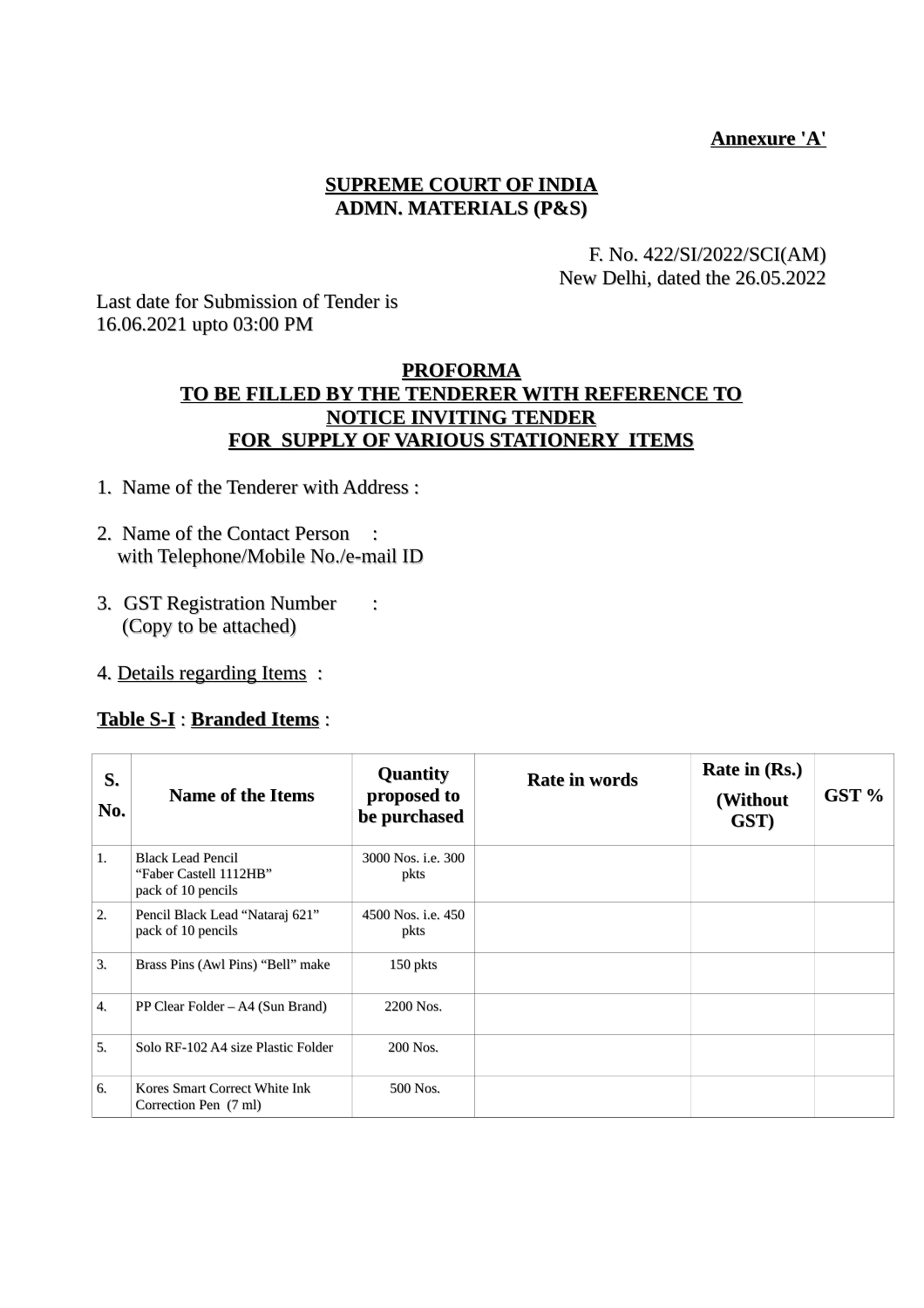| S.  |                                                                                                                                   | <b>Quantity</b><br><b>Rate in words</b> | Rate in (Rs.)    |       |
|-----|-----------------------------------------------------------------------------------------------------------------------------------|-----------------------------------------|------------------|-------|
| No. | <b>Name of the Items</b>                                                                                                          | proposed to<br>be purchased             | (Without<br>GST) | GST % |
| 7.  | Dak Pad (Neelgagan)                                                                                                               | 150 Nos.                                |                  |       |
| 8.  | Punch Double Hole (Kangaro) DP<br>600                                                                                             | 50 Nos.                                 |                  |       |
| 9.  | Punch Single Hole (Kangaro) FP 20                                                                                                 | 300 Nos.                                |                  |       |
| 10. | Pencil Eraser "Nataraj 621"                                                                                                       | 7000 Nos.                               |                  |       |
| 11, | File Cover "Lever Arch No. 45"<br>Neelgagan                                                                                       | 400 Nos.                                |                  |       |
| 12. | Worldone SF007 White Files                                                                                                        | 400 Nos.                                |                  |       |
| 13. | Footrule-Iron (Elora or King) 30 cm                                                                                               | 150 Nos.                                |                  |       |
| 14. | Kores Glue Stick 15 gm of Red or<br>Yellow packing                                                                                | 1600 Nos.                               |                  |       |
| 15. | Office Paste (300 ml) Hansa                                                                                                       | 120 Nos.                                |                  |       |
| 16. | Disc of Heavy Duty Punching<br>Machine Kangaro                                                                                    | 250 Nos.                                |                  |       |
| 17. | Jotter Refill (Rorito Jottek Refill)                                                                                              | 550 Nos.                                |                  |       |
| 18. | Ruled Answer Sheet Lotus (500<br>sheets)                                                                                          | 60 Reams                                |                  |       |
| 19. | Paper Cutter 18 mm - Kayo/Ikon<br><b>Brand</b>                                                                                    | 700 Nos.                                |                  |       |
| 20. | A-3 Photocopier Paper<br>(75 GSM "Copy Power" by Ballarpur<br>Industries Ltd. of J.K. Copier Paper<br>of J.K. Paper Ltd.)         | 1200 Reams                              |                  |       |
| 21. | A-4 Photocopier Paper<br>(75 GSM "Copy Power" by Ballarpur<br>Industries Ltd. of J.K. Copier Paper<br>of J.K. Paper Ltd.)         | 12000 Reams                             |                  |       |
| 22. | Judgement Paper (A-4)<br>(90 GSM of J.K. Excel Bond<br>manufactured by JK Pvt Ltd.) pack of<br>100 sheets<br>Size: 210mm x 297 mm | 70 pckts                                |                  |       |
| 23. | <b>Luxor Gloiter Highlighters</b>                                                                                                 | 1500 Nos.                               |                  |       |
| 24. | Pen Rorito Jotter Feathersoft (Blue)                                                                                              | 1300 Nos.                               |                  |       |
| 25. | Uniball Gel Impact Pen<br><b>Black</b><br>Blue                                                                                    | 200 Nos.                                |                  |       |
| 26. | Uniball Gel Impact Pen Refills (Blue/<br>Black)                                                                                   | As per requirement                      |                  |       |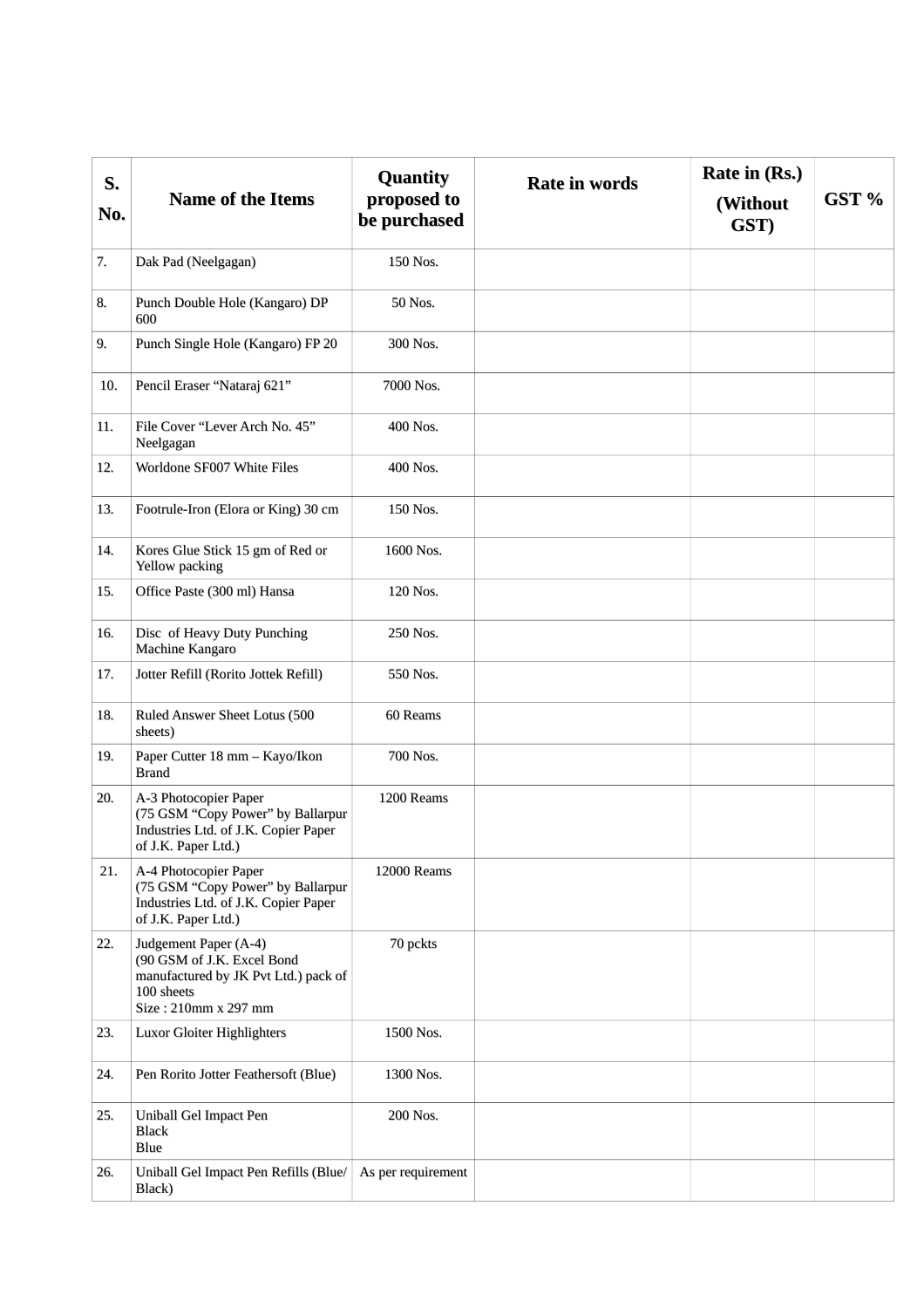| S.<br>No. | <b>Name of the Items</b>                                                                  | <b>Quantity</b><br>proposed to<br>be purchased | <b>Rate in words</b> | Rate in (Rs.)<br>(Without<br>GST) | GST % |
|-----------|-------------------------------------------------------------------------------------------|------------------------------------------------|----------------------|-----------------------------------|-------|
| 27,       | Pen Pilot V-5 : Blue, Black, Red,<br>Green                                                | 1800 Nos.                                      |                      |                                   |       |
| 28.       | Permanent Marker "Luxor - 1222"                                                           | 3200 Nos.                                      |                      |                                   |       |
| 29.       | <b>Hauser Cyclone Pens</b><br>(for Non-clerical Staff)                                    | 1300 Nos.                                      |                      |                                   |       |
| 30.       | 3M Post it Flags in 5 color (12.5mm<br>x 43.7mm) Plastic                                  | 350 Nos.                                       |                      |                                   |       |
| 31.       | 3M Post it Prompt Tri Color Flags                                                         | 3500 Nos.                                      |                      |                                   |       |
| 32.       | Yellow Note Pad (self sticking) 3'x3'<br>containing 100 sheets of Butterfly/<br>Karani/3M | 500 Nos.                                       |                      |                                   |       |
| 33.       | Scissors of the size 8.5" Kebica                                                          | 250 Nos.                                       |                      |                                   |       |
| 34.       | Sharpener "Nataraj 621"                                                                   | 1500 Nos.                                      |                      |                                   |       |
| 35.       | Sealing Wax 400 gms (10 stick in one<br>packet) "Standard"                                | 250 pkts                                       |                      |                                   |       |
| 36.       | Shorthand Notebook containing 200<br>pages of Swastic Brand                               | 1200 Nos.                                      |                      |                                   |       |
| 37.       | Slip Pad Pocket - Bilt Matrix Brand                                                       | 100 Nos.                                       |                      |                                   |       |
| 38.       | Slip Pad No. 33 having 80 Sheets<br>(160 pages) Neelgagan                                 | 750 Nos.                                       |                      |                                   |       |
| 39.       | Slip Pad No. 44 having 80 Sheets<br>(160 pages) Neelgagan                                 | 350 Nos.                                       |                      |                                   |       |
| 40.       | Stamp Pad Small (70 x 110mm)<br>Supreme                                                   | 300 Nos.                                       |                      |                                   |       |
| 41.       | Stamp Pad Ink (30 ml) Supreme                                                             | 450 Nos.                                       |                      |                                   |       |
| 42.       | Stapler HD-10 of Kangaro/ Kores                                                           | 500 Nos.                                       |                      |                                   |       |
| 43.       | Stapler HD-45 of Kangaro/ Kores                                                           | 300 Nos.                                       |                      |                                   |       |
| 44.       | Stapler HD 1217 Kangaro/ Kores                                                            | 25 Nos.                                        |                      |                                   |       |
| 45.       | Stapler Pin HD-10 of Kangaro/ Kores                                                       | 3500 Nos.                                      |                      |                                   |       |
| 46.       | Stapler Pin HD-23/17 of<br>Kangaro/Kores                                                  | As per requirement                             |                      |                                   |       |
| 47.       | Stapler Pin HD-24/6 of<br>Kangaro/Kores                                                   | 2500 Nos.                                      |                      |                                   |       |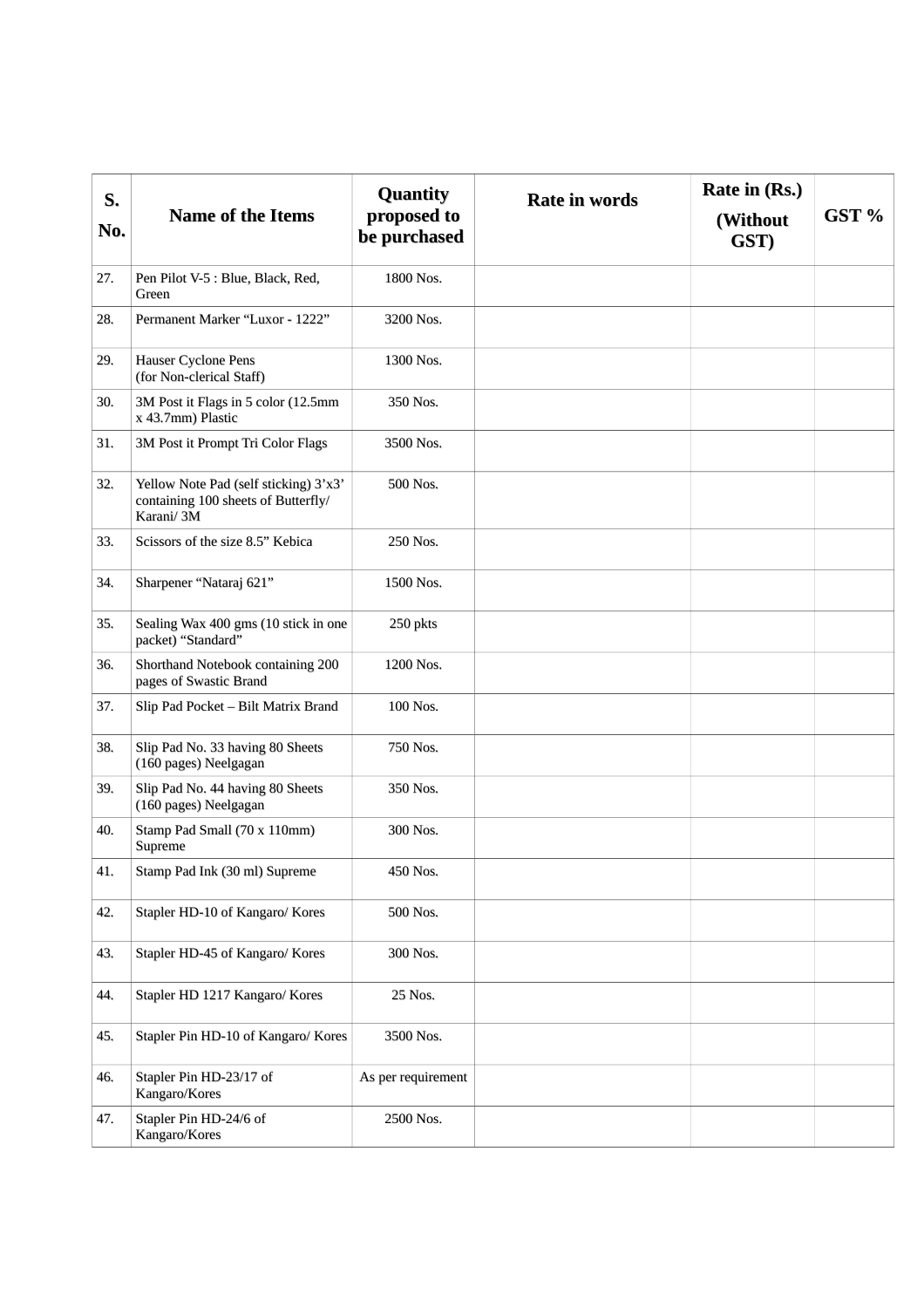| S.<br>No. | <b>Name of the Items</b>                                                                       | <b>Quantity</b><br>proposed to<br>be purchased | <b>Rate in words</b> | Rate in (Rs.)<br>(Without<br>GST) | GST % |
|-----------|------------------------------------------------------------------------------------------------|------------------------------------------------|----------------------|-----------------------------------|-------|
| 48.       | Stapler Pin HD-23/13 of<br>Kangaro/Kores                                                       | 100 Nos.                                       |                      |                                   |       |
| 49.       | U Clip Ordinary "Bell" 30 mm size<br>(containing 100 clips in one packet)<br>"Bell" make       | 400 pkts                                       |                      |                                   |       |
| 50.       | U Clip Binder - SDI Brand<br>15mm<br>19mm<br>25mm<br>32 mm                                     | 300 pkts                                       |                      |                                   |       |
| 51.       | Paper Coloured 80 GSM - Max<br><b>Copier Brand</b><br>Green, Yellow, Blue & Pink               | 30 Reams                                       |                      |                                   |       |
| 52.       | Box File 24 T (Sona)                                                                           | 50 Nos.                                        |                      |                                   |       |
| 53.       | Pencil Tray<br>(Pen Tray Sheet - Kebica make)                                                  | 20 Nos.                                        |                      |                                   |       |
| 54.       | Pencil Mini Cutter "Nataraj"                                                                   | 300 Nos.                                       |                      |                                   |       |
| 55.       | Rubber Band "Swastik" or "Sunny"<br>or equally good quality of 1" size<br>(packing of 100 gms) | 16 <sub>kg</sub>                               |                      |                                   |       |
| 56.       | Cello Tape 1" Transparent Forment/<br>Apex/ Wonder Brand (65 mtr length)                       | 2400 Nos.                                      |                      |                                   |       |
| 57.       | Cello Tape 2" Transparent Forment/<br>Apex/ Wonder Brand (65 mtr length)                       | 1500 Nos.                                      |                      |                                   |       |
| 58.       | Cello Tape 2" Brown Forment/ Apex/<br>Wonder Brand (65 mtr length)                             | 1500 Nos.                                      |                      |                                   |       |

# **Table S-II** : **Unbranded Items** :

| S.<br>No. | <b>Name of the Items</b>                 | <b>Quantity</b><br>proposed to<br>be purchased | Rate in words | Rate in (Rs.)<br>(Without<br>GST) | GST % |
|-----------|------------------------------------------|------------------------------------------------|---------------|-----------------------------------|-------|
| 1.        | <b>Acknowledgement Book</b>              | 300 Nos.                                       |               |                                   |       |
| 2.        | Attendance Register<br>as per MHA-1/S-37 | 120 Nos.                                       |               |                                   |       |
| 3.        | Brown Thick Paper Roll                   | 20 Rolls                                       |               |                                   |       |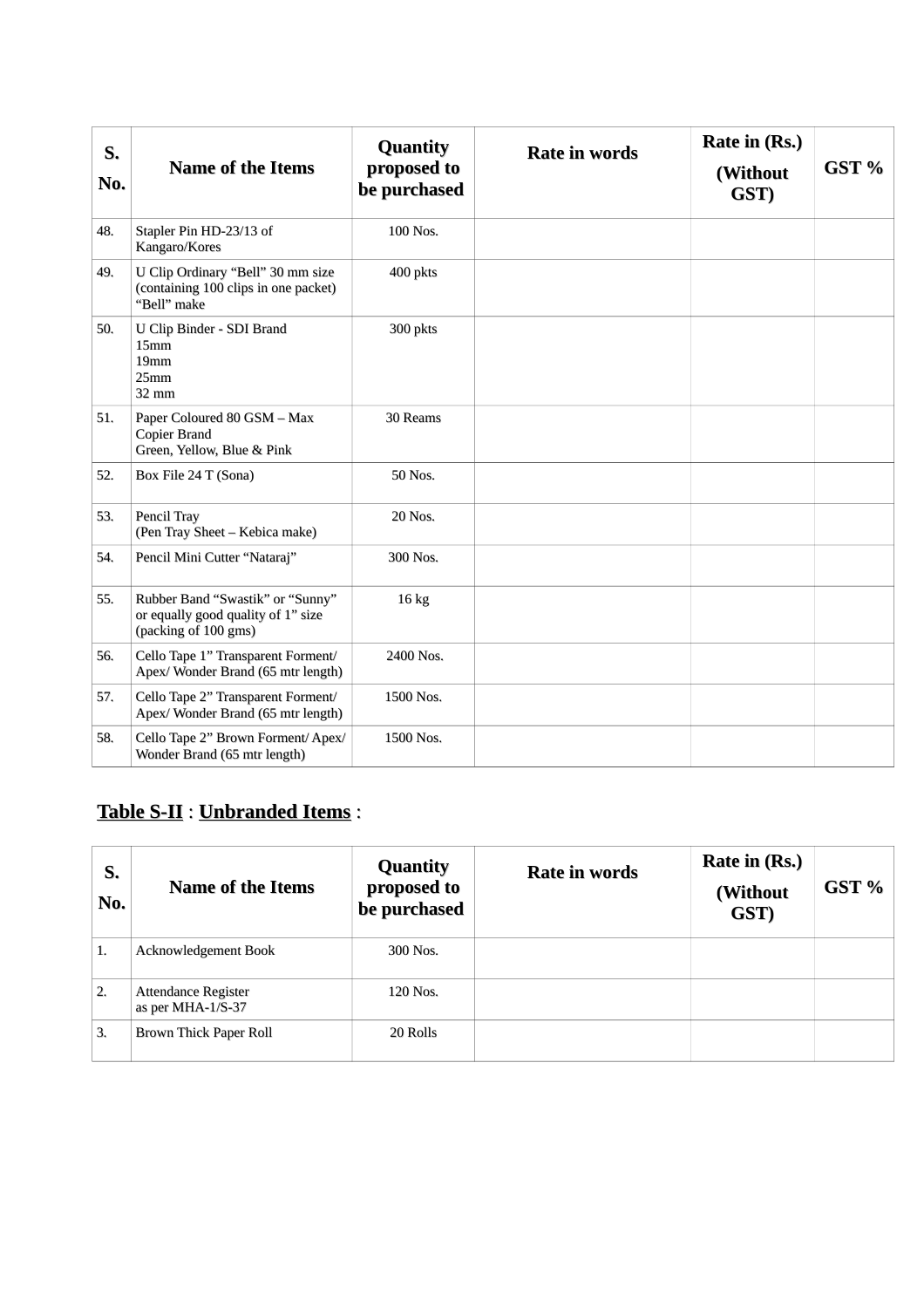| S.  |                                                                                                                                                                                                                                                                               | <b>Quantity</b>             | <b>Rate in words</b> | Rate in (Rs.)    |       |
|-----|-------------------------------------------------------------------------------------------------------------------------------------------------------------------------------------------------------------------------------------------------------------------------------|-----------------------------|----------------------|------------------|-------|
| No. | <b>Name of the Items</b>                                                                                                                                                                                                                                                      | proposed to<br>be purchased |                      | (Without<br>GST) | GST % |
| 4.  | <b>Bubble Roll</b>                                                                                                                                                                                                                                                            | As per requirement          |                      |                  |       |
| 5.  | <b>Calender Stand</b>                                                                                                                                                                                                                                                         | 50 Nos.                     |                      |                  |       |
| 6.  | L-Shape Cause List Plastic Folder<br>with printing "Supreme Court of<br>India" of good quality                                                                                                                                                                                | 6500 Nos.                   |                      |                  |       |
| 7.  | Cello Tape Dispenser                                                                                                                                                                                                                                                          | 80 Nos.                     |                      |                  |       |
| 8.  | Desk Calender Stand                                                                                                                                                                                                                                                           | As per requirement          |                      |                  |       |
| 9.  | File Cover "Cobra" of good quality                                                                                                                                                                                                                                            | 800 Nos.                    |                      |                  |       |
| 10. | Green Thread (Coats Art B079)                                                                                                                                                                                                                                                 | 800 Nos.                    |                      |                  |       |
| 11. | Office Paste Tube small (20 ml) of<br>good quality                                                                                                                                                                                                                            | 800 Nos.                    |                      |                  |       |
| 12. | Paper Weight (Glass) round shape                                                                                                                                                                                                                                              | 65 Nos.                     |                      |                  |       |
| 13. | Plastic Multi Purpose Box<br>(Transparent) of the size of<br>$10"$ (L) x 5.25" (W) x 4" (D)                                                                                                                                                                                   | 50 Nos.                     |                      |                  |       |
| 14, | Register 2 Quire of the size of 32.5 x<br>19.6 cm by using card board (approx<br>16 oz) of good quality (of any brand)<br>with printing "Supreme Court of<br>India" and Emblem on top cover.<br>Quality of paper should be 60-70<br>GSM of reputed brand, having 192<br>pages | 1200 Nos.                   |                      |                  |       |
| 15. | Register 4 Quire of the size of 32.5 x<br>19.6 cm by using card board (approx<br>16 oz) of good quality (of any brand)<br>with printing "Supreme Court of<br>India" and Emblem on top cover.<br>Quality of paper should be 60-70<br>GSM of reputed brand, having 384<br>pages | 1000 Nos.                   |                      |                  |       |
| 16. | Register 6 Quire of the size of 32.5 x<br>19.6 cm by using card board (approx<br>16 oz) of good quality (of any brand)<br>with printing "Supreme Court of<br>India" and Emblem on top cover.<br>Quality of paper should be 60-70<br>GSM of reputed brand, having 576<br>pages | 350 Nos.                    |                      |                  |       |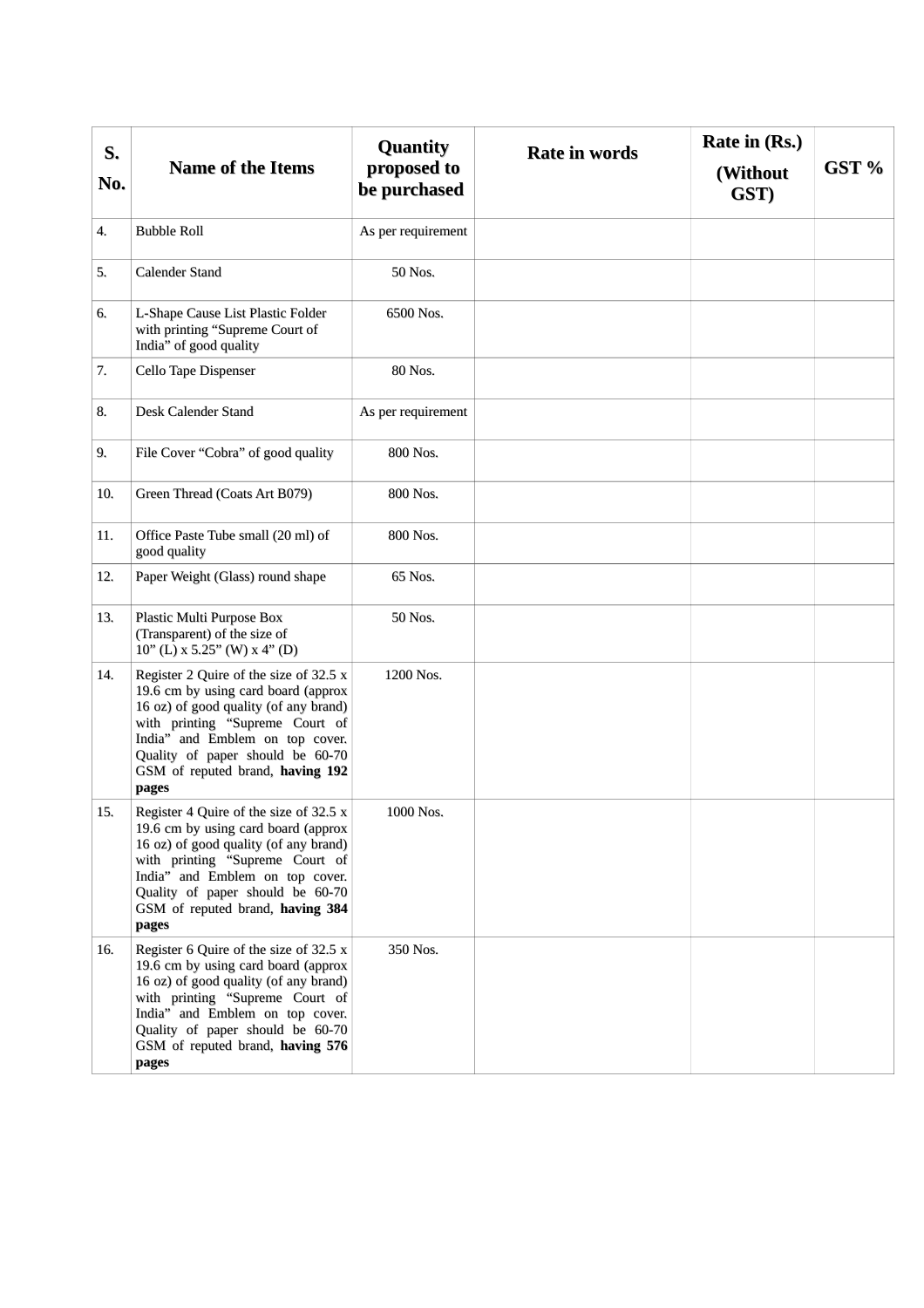| S.<br>No. | <b>Name of the Items</b>                                                                                                                                                                                                                                                                                                        | <b>Quantity</b><br>proposed to<br>be purchased | <b>Rate in words</b> | Rate in (Rs.)<br>(Without<br>GST) | GST % |
|-----------|---------------------------------------------------------------------------------------------------------------------------------------------------------------------------------------------------------------------------------------------------------------------------------------------------------------------------------|------------------------------------------------|----------------------|-----------------------------------|-------|
| 17.       | Register Shorthand 4 Quire having<br>line spacing of approx. 11 mm of the<br>size of 32.5 x 19.6 cm by using card<br>board (approx 16 oz) of good quality<br>(of any brand) with printing<br>"Supreme Court of India" and<br>Emblem on top cover. Quality of<br>paper should be 60-70 GSM of<br>reputed brand, having 384 pages | 200 Nos.                                       |                      |                                   |       |
| 18.       | Tag Green (made up of 16 thread)<br>One bundle should contain 144 tags<br>of 23" length with 1" plastic tip at<br>both ends.<br>Quality 390                                                                                                                                                                                     | 4700 Guchi                                     |                      |                                   |       |
| 19.       | Tag White 6" length with 1" tip at<br>both ends (one packet of 1000 tags)                                                                                                                                                                                                                                                       | 1900 Guchi                                     |                      |                                   |       |
| 20.       | Water Damper - Aircon Brand                                                                                                                                                                                                                                                                                                     | 800 Nos.                                       |                      |                                   |       |
| 21.       | Pin Cushion Magnetic Kebica Brand                                                                                                                                                                                                                                                                                               | 80 Nos.                                        |                      |                                   |       |
| 22.       | Pen Stand with clock and Day and<br>Date Calender Refills (Wooden/<br>Plastic/PVC etc.) of any brand or<br>good quality                                                                                                                                                                                                         | 80 Nos.                                        |                      |                                   |       |

# **Note: Samples of all the unbranded items as per Table S-II are to be furnished along with the tender.**

| 5. | Whether all the terms & conditions of<br>NIT are acceptable: Yes /No |         |
|----|----------------------------------------------------------------------|---------|
| 6. | Whether EMD enclosed; Yes/No, If Yes                                 | :DD No. |

## 7. Whether Samples of all unbranded items submitted :

- 8. Discount on bulk purchase (if any) :
- 9. Delivery Schedule (a) Time to be taken for supply : (b) F.O.R. Supreme Court Stationery Godown :